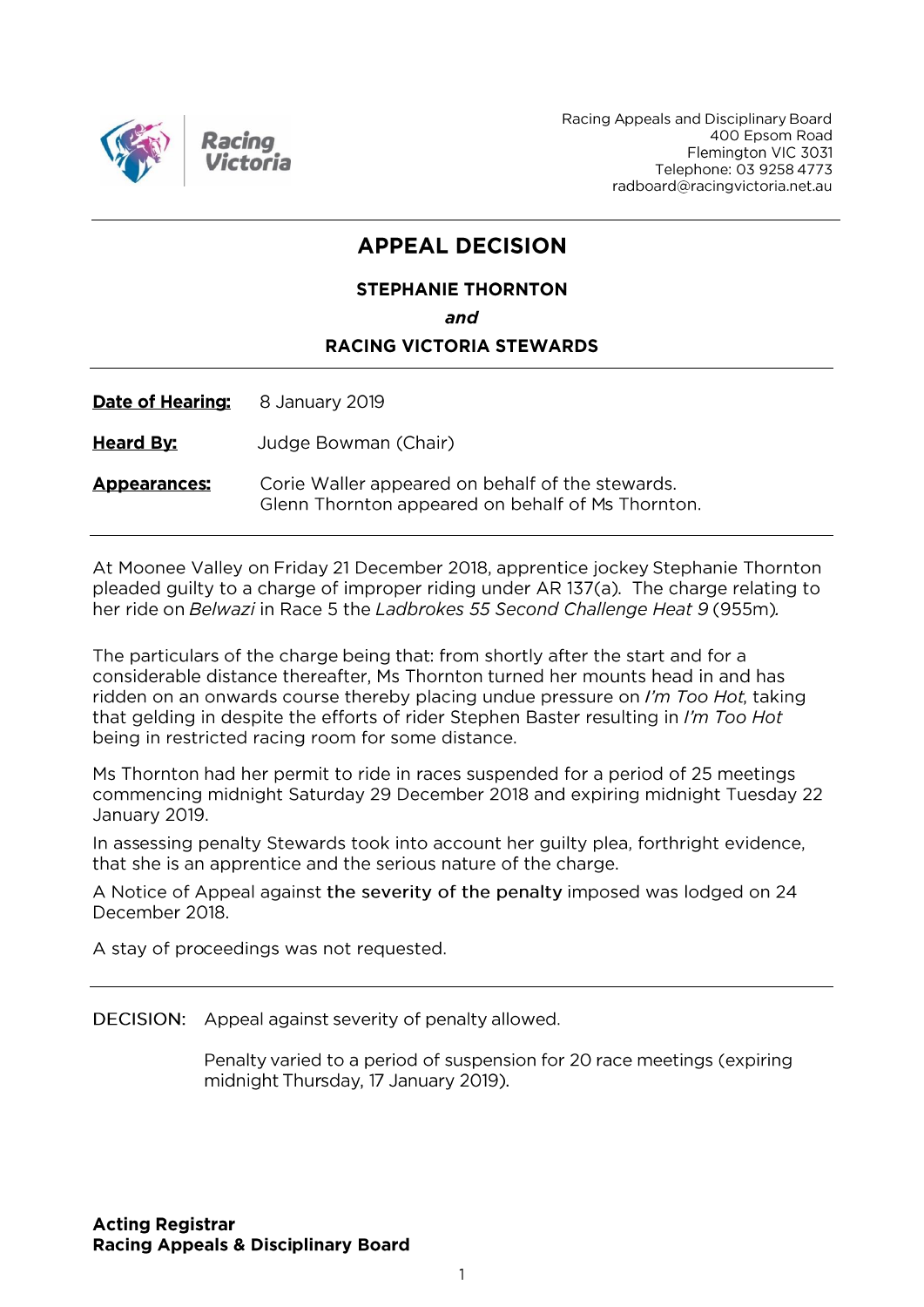# **TRANSCRIPT OF PROCEEDINGS**

# **RACING APPEALS AND DISCIPLINARY BOARD**

\_\_\_\_\_\_\_\_\_\_\_\_\_\_\_\_\_\_\_\_\_\_\_\_\_\_\_\_\_\_\_\_\_\_\_\_\_\_\_\_\_\_\_\_\_\_\_\_\_\_\_\_\_\_\_\_\_\_\_\_\_\_\_

#### **HIS HONOUR JUDGE J. BOWMAN, Chairman**

### **EXTRACT OF PROCEEDINGS**

**DECISION**

### **STEPHANIE THORNTON**

**- and -**

#### **RACING VICTORIA STEWARDS**

#### **RACING VICTORIA CENTRE, FLEMINGTON**

#### **TUESDAY, 8 JANUARY 2019**

MR G. THORNTON appeared on behalf of Ms S. Thornton

MR C. WALLER appeared on behalf of the RVL Stewards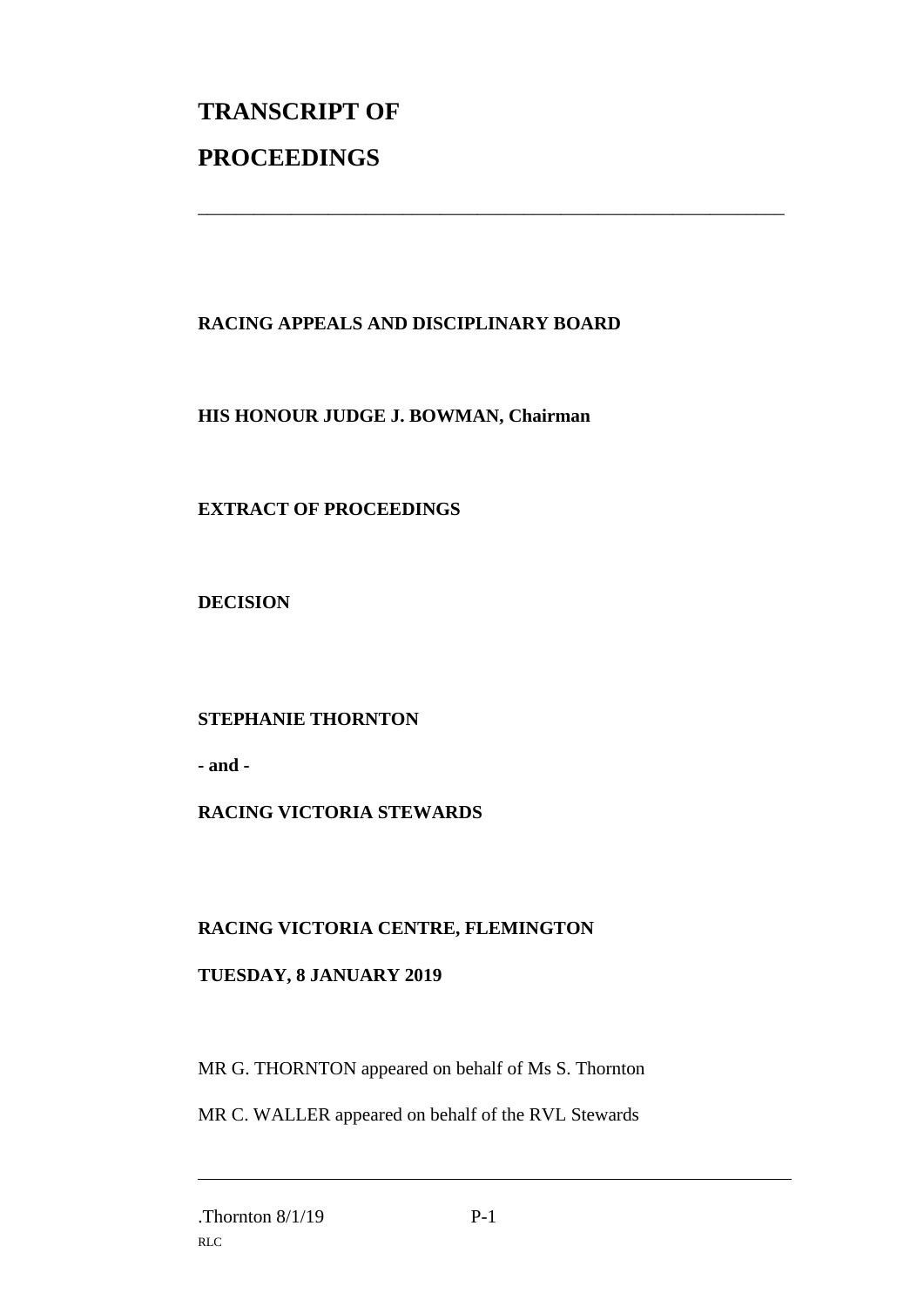CHAIRMAN: Ms Stephanie Thornton, you have pleaded guilty to a charge or improper riding, in that in race 5 at the Moonee Valley night meeting on 21 December last, being a race over 955 metres, shortly after the start, for a distance of some 75 to 90 metres thereafter, you turned the head of your mount, Belwazi, in and rode on an inwards course, placing pressure on I'm Too Hot, ridden by Stephen Baster, taking it in and resulting in it being in restricted racing room for the distance mentioned. You did not heed the calls of Stephen Baster over that distance and tried to force his mount off its line. The horses had come from the two outside gates. Baster's mount was forced towards Kakanui, ridden by Michael Poy, but no interference of any significance was caused to it.

I have viewed the video several times. There is no doubt that you endeavoured to force Baster's mount inwards and off its line. The potential for some danger existed. Thankfully, that did not eventuate, but I can understand why you pleaded guilty to the charge. Rules regarding the safety include the obligation not to interfere with the right of another horse to its running.

In your favour is that you pleaded guilty at the earliest possible opportunity. Further, you have a very good record. You are an apprentice as opposed to a more experienced senior jockey and claim 2 in the metropolitan area, so it is apparent that you are very talented.

Whilst circumstances will always vary from case to case, trying to achieve some parity in relation to the imposition of penalties is also important, so that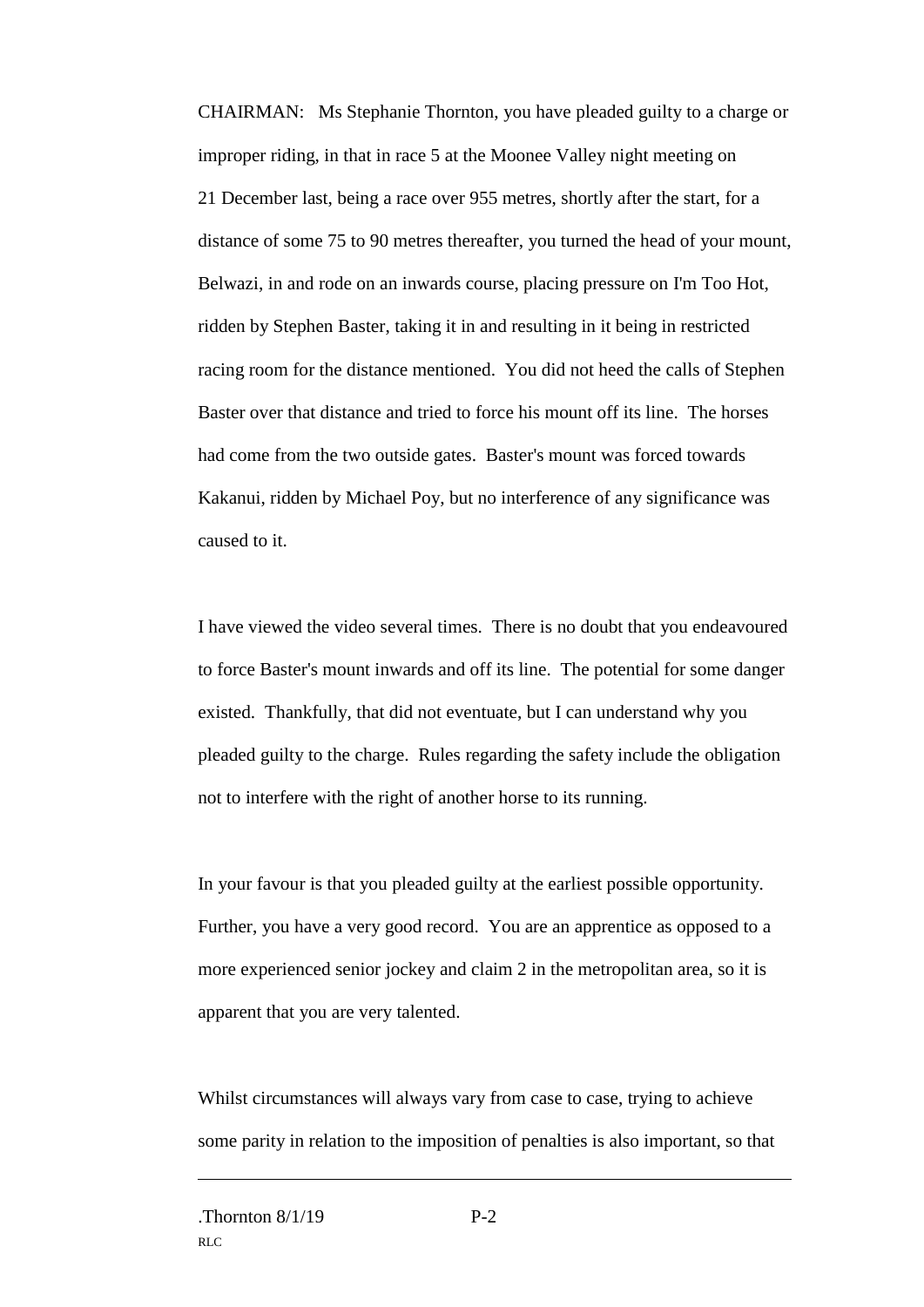jockeys know what to expect, but also believe that they have been treated fairly in comparison with their colleagues. However, as stated, circumstances will also vary.

A number of past decisions in relation to improper riding have been placed before me and indeed I sat on quite a few of the cases. I will mention just a couple of these previous decisions. Damien Oliver, one of the most senior jockeys in Australia, was given a penalty by the Stewards of a suspension of 20 meetings following his ride in the 2017 Cox Plate. He made heavy contact with another horse in the straight the first time round. He rode his horse in and made that heavy contact and then continued to apply unnecessary pressure with bumps to the other horse over a distance somewhat similar to that involved here, maybe a little less but somewhat similar. Ultimately, he forced the other horse off its rightful running. On the appeal, this board rejected the proposition that what occurred posed no risk or potential danger.

At all times before both the Stewards and before the Board, Oliver pleaded not guilty. The Stewards did take into account the important races that Oliver would miss, but then again this was the Cox Plate, the centre of racing attention throughout Australia. I would be surprised if the riders were not given a pep talk by the Chief Steward prior to its running. As stated, the Stewards imposed a penalty of 20 meetings.

I note the following observations with a few of the other cases. The recent case with Brett Prebble, he made contact with another runner on a number of